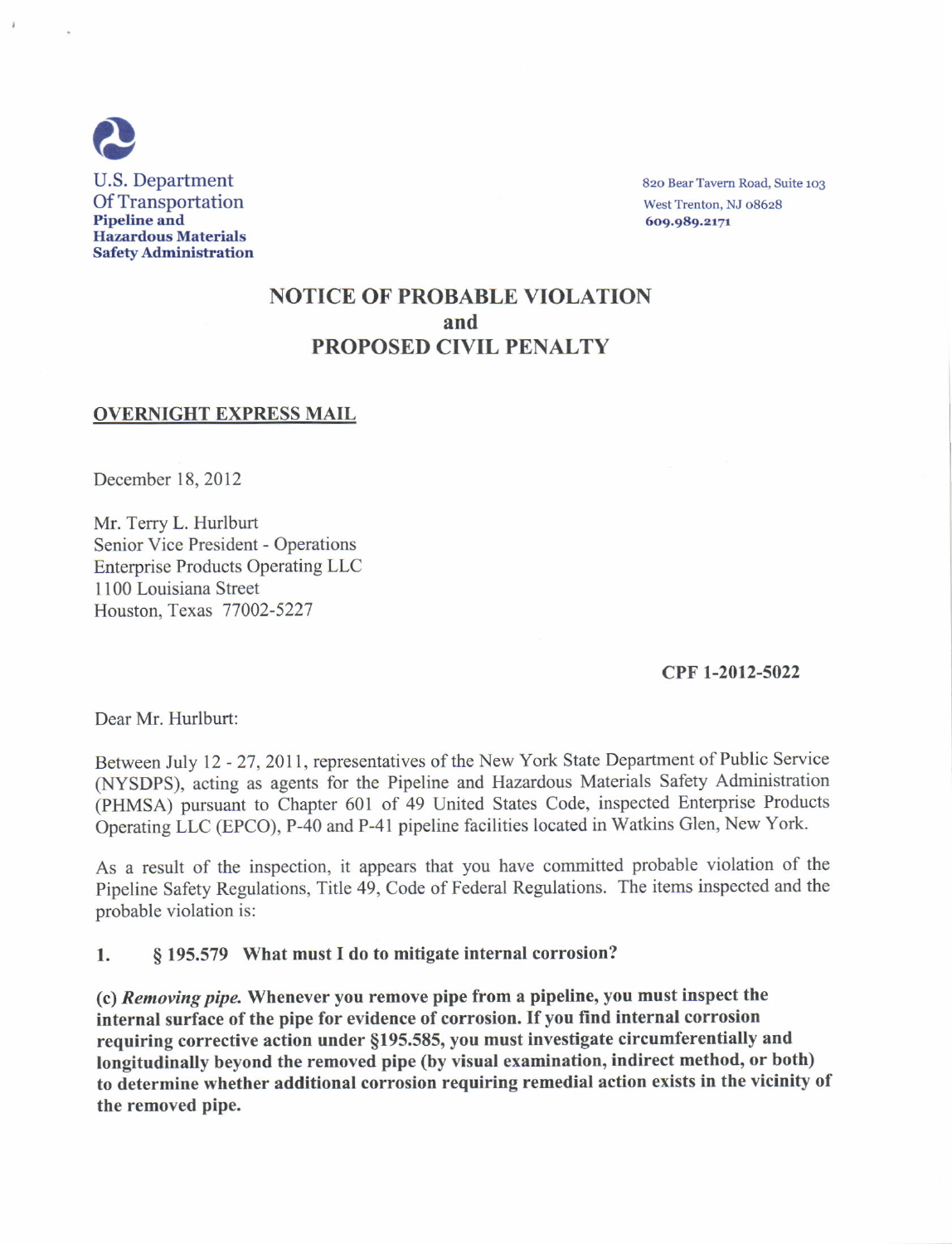In 2010, EPCO failed to inspect the internal surface of the pipe for evidence of corrosion when they relocated a portion of the EPCO P-40 Pipeline to facilitate a New York State Department of Transportation (DOT) Road Improvement Project at NYS Route 15, located about 3.5 miles north of the Pennsylvania state border at Stowell Road, Lindley, NY.

EPCO could produce no records for the NYSDPS representatives during the July 12-15,2011 records audit to demonstrate that the required EPCO inspection had occurred for the presence of internal corrosion on the internal surface of the removed pipe, at the tie-in points on the pipeline; or if any intemal surface corrosion was found, documentation that EPCO had investigated circumferentially and longitudinally beyond the removed pipe to determine whether additional corrosion requiring remedial action existed in the vicinity of the removed pipe.

## Proposed Civil Penalty

Under 49 United States Code, \$ 60122, you are subject to a civil penalty not to exceed \$200,000 per violation per day the violation persists up to a maximum of \$2,000,000 for a related series of violations. For violations occurring prior to January 4,2012, the maximum penalty may not exceed \$100,000 per violation per day, with a maximum penalty not to exceed \$1,000,000 for a related series of violations. The Compliance Officer has reviewed the circumstances and The Compliance Officer has reviewed the circumstances and supporting documentation involved in the above probable violation(s) and has recommended that you be preliminarily assessed a civil penalty of \$26,200 as follows:



## Response to this Notice

Enclosed as part of this Notice is a document entitled Response Options for Pipeline Operators in Compliance Proceedings. Please refer to this document and note the response options. Be advised that all material you submit in response to this enforcement action is subject to being made publicly available. If you believe that any portion of your responsive material qualifies for confidential treatment under 5 U.S.C. 552(b), along with the complete original document you must provide a second copy of the document with the portions you believe qualify for confidential treatment redacted and an explanation of why you believe the redacted information qualifies for confidential treatment under 5 U.S.C. 552(b). If you do not respond within 30 days of receipt of this Notice, this constitutes a waiver of your right to contest the allegations in this Notice and authorizes the Associate Administrator for Pipeline Safety to find facts as alleged in this Notice without further notice to you and to issue a Final Order.